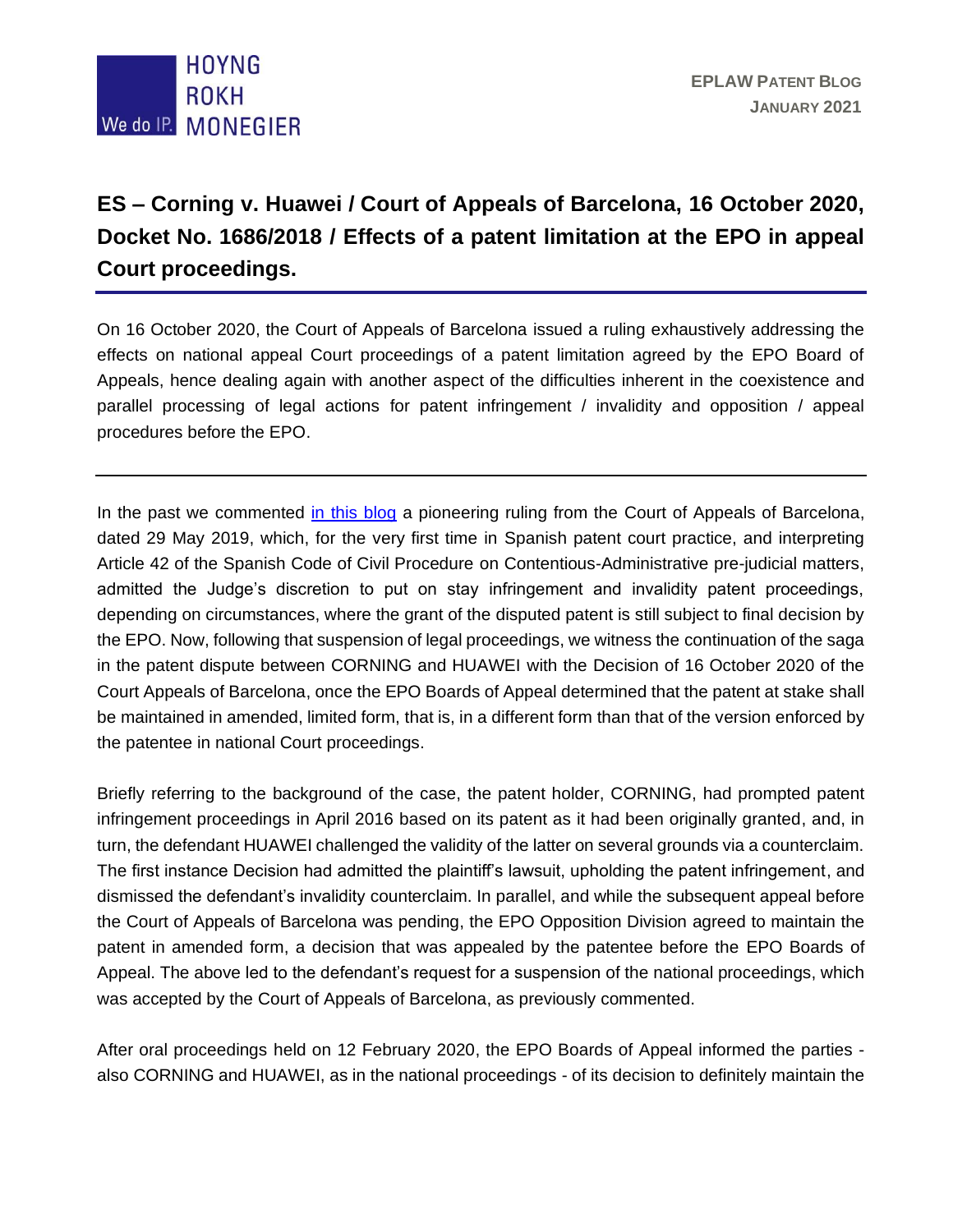disputed patent in amended form, even with a narrower scope than that of the claims as upheld by the Opposition Division.

Following such communication, HUAWEI then asked the Court of Appeals of Barcelona to consequently **i)** declare the supervening lack of the object of the invalidity counterclaim (addressed against the patent as initially granted) and **ii)** uphold HUAWEI's appeal with regard to the absence of infringement of the plaintiff's patent (since the enforced claims should be considered as never having existed), thus dismissing the infringement complaint.

The patentee, however, opposed to such petition for termination of the procedure in the terms raised by the defendant, and alleged before the Court of Appeals that the appeal proceedings should continue on the basis of the patent as definitely amended by the EPO Boards of Appeal, considering, *inter alia*, what the Spanish Patent Act currently in force (Law 24/2015) stipulates in Article 120(4):

*"Article 120. Nullity of the plaintiff's patent.*

*(…)*

*4. Notwithstanding the provisions in the previous paragraph, where circumstances have led to the patent being modified outside the proceedings, the proprietor of the patent may request that the modified patent serve as a basis for the proceedings. In such cases, the judge or court must grant the other parties to the proceedings an opportunity for allegations."*

Behind the opposing positions maintained by the parties there was, in fact, a procedural issue: when legal proceedings were brought, the current Patents Act, including the aforementioned Article 120(4), had not entered into force, as it is effective only since 1 April 2017. The former Patent Act (Law 11/1986), applicable at the time the proceedings were initiated, contained no provision similar to current Article 120(4) relating to the effects in ongoing Court litigation of a patent limitation agreed outside the proceedings (e.g., by the EPO), there being a gap in this respect in former legislation. On the other hand, the Sixth Transitory Provision of the current Patent Act established that *"Legal proceedings initiated before the entry into force of this Act shall be followed by the same procedure under which they were initiated"*; in other words, the new Act would not retroactively apply to legal proceedings already in progress before its entry into force.

In addition to the above, there was another circumstance for which the solution was not clear even under Article 120(4) of the current Patent Act: the patent had been amended by the EPO when the Court proceedings were already on appeal stage. The Patent Act does not make clear whether requesting the continuation of the proceedings on the basis of the patent as amended is possible in second instance. In fact, leaving the door open for the appellate Court to continue the appeal procedure on the basis of the patent as amended would therefore result in the appellate Court ruling at first instance on the infringement and validity of the patent as amended. This would mean that the only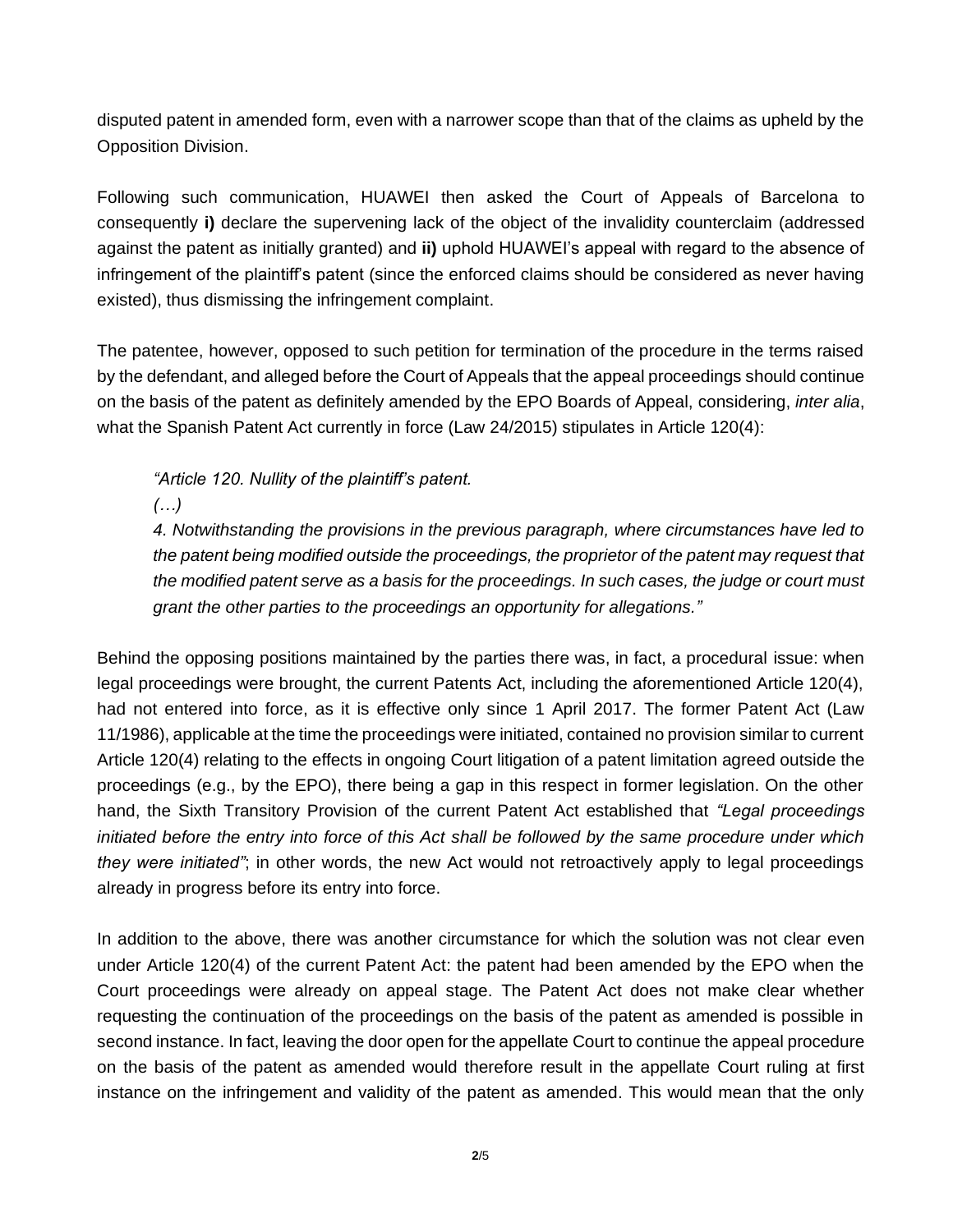possible appeal against its decision would be the extraordinary cassation appeal before the Supreme Court, and only provided the conditions required to access such limited, extraordinary appeal are met.

In this context, the Decision of the Court of Appeals of Barcelona of 16 October 2020, resolving the incident, had to deal with a scenario that had never been considered before with regard to the effects of the modification of a patent in ongoing appeal Court proceedings.

Whilst the impact of the patent amendment on the invalidity action being discussed appeared to be less problematic (in the sense that it simply lost its object), it was the effects of the patent amendment on the infringement action that raised the most doubts for the Court and therefore a more thorough analysis in the Decision. Indeed, there were three possible solutions for the infringement action brought on the basis of the patent as originally granted: dismiss the action and terminate the proceedings (without prejudice to the plaintiff's right, if appropriate, to bring a new action for infringement of the amended patent), refer the proceedings back to the lower Court to try the infringement of the amended patent at first instance, or, as the plaintiff CORNING had argued, continue with the proceedings before the appellate Court to assess the infringement of the patent as amended.

In the end, it was this third possibility that the Court of Appeals of Barcelona chose, applying the provisions of Article 120(4) of the current Patent Act, despite the fact that, as previously mentioned, this should not retroactively apply to legal proceedings initiated before its entry into force, as it was the case.

In stating the reasons for its decision, the Court started from the premise that the amendment of the patent in opposition proceedings before the EPO must be regarded as having retroactive effect, being effective as from the date when the patent was granted, a matter which is the subject of a detailed analysis in the commented Decision.

Then, considering such retroactive effect of the patent amendment (meaning in practice that, if the embodiment in question still falls within the amended claims, the infringement goes back to the date of grant), the Court affirmed that the patent amendment can thus deploy its effectiveness during the appeal stage of the Court proceedings. Despite the absence of any provision in this respect in Article 120(4) of the Patent Act applied by the Court, the Court of Appeals defended this interpretation on the basis of comparative law and, in particular, in accordance with what the UK Courts have ruled in this respect: that the modification takes effect during the appeal and retroactively to the date of grant (quoting Aldous J in [Boston Scientific Ltd & Anor v Palmaz & Anor \[2000\] EWCA Civ 83](https://www.bailii.org/ew/cases/EWCA/Civ/2000/83.html) at [9]).

The Court of Appeals further noted, in support of this thesis, that, to the extent that the litigating parties were the same company groups as in the opposition proceedings before the EPO, considering the amended patent in appeal proceedings thereafter would not cause any harm or surprise to the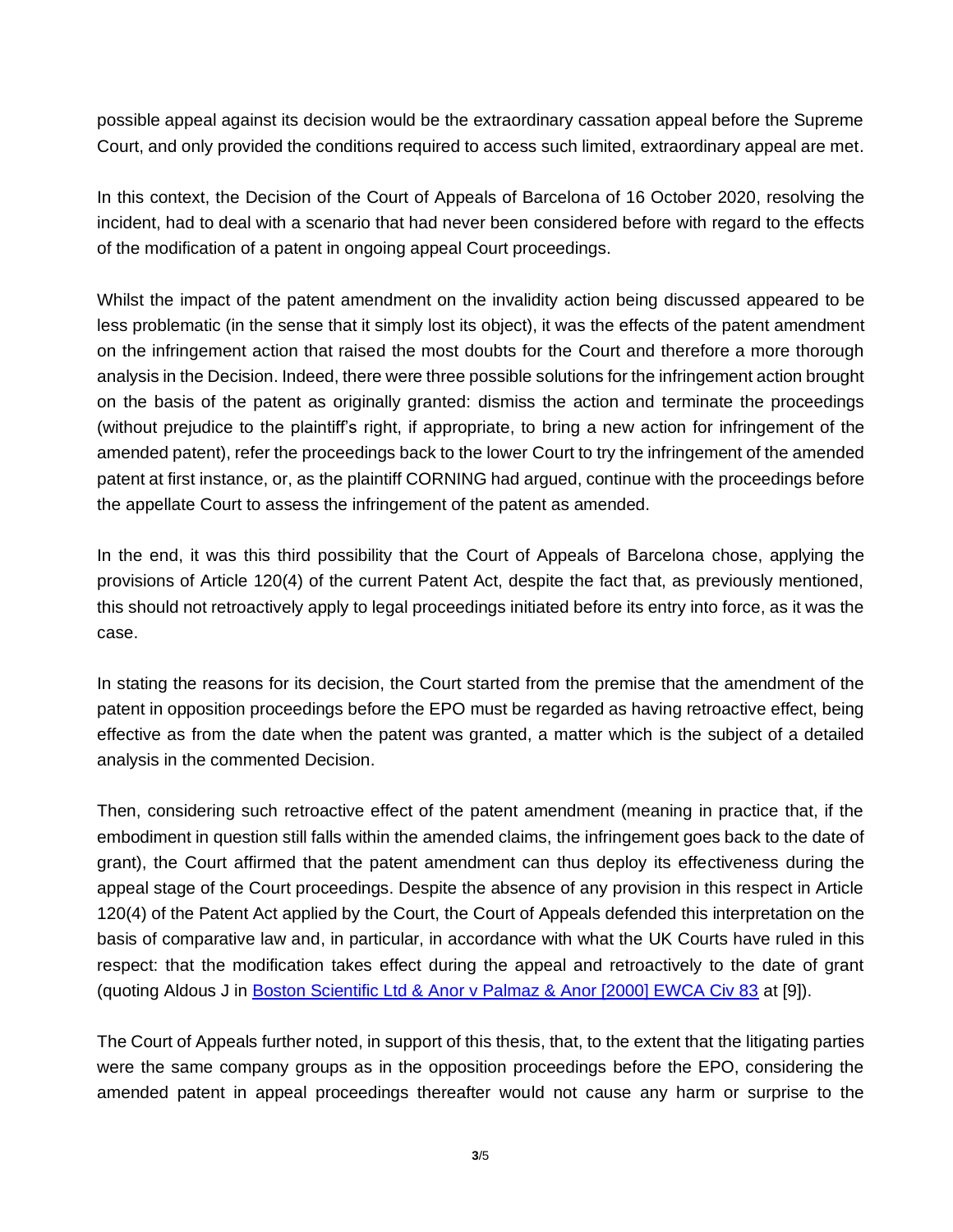defendant HUAWEI, as this had access to all the details of the administrative process leading to the limitation of the patent by the EPO Boards of Appeal.

Once the Court determined that the patent limitation can be effective on appeal stage as described, it addressed the question from which point in time may therefore the limited claims be relied on against the defendant in the proceedings, taking into account, in particular, that in Spain the effectiveness of European Patents (granted patents and also their modifications and limitations) is made dependent on the filing and publication of a Spanish translation of the patent leaflet by the Spanish PTO, according to Article 65 of the EPC.

Again, considering that in the case at stake the litigating parties were the same parties as in the EPO opposition proceedings, the Court suggested that the claim amendment made by the EPO could become effective simply as from the moment of submission, in the Court proceedings, of the EPO definite decision, oral or written, approving the claim amendment, along with its Spanish translation, without having to wait for the publication of the translated amended patent.

The Court observed that the solution might be more complex, for the sake of legal certainty, where the defendant it is a third party not involved in the EPO opposition proceedings. But where the parties are the same, in the Court's view, the proposed solution allows a balance between giving the patentee the greatest possible protection and respecting the legal certainty of the alleged infringer, who should be cognizant of the scope of the patent which definitely results from the opposition proceedings, and therefore be in a position to defend itself from the alleged infringement of the patent as amended. The above, the Court noted, should not undermine the chances of defence of the alleged infringer, being important that both parties are given an opportunity to submit their positions with regard to the amended patent and to provide appropriate evidence.

As a consequence of all the above, in the case in dispute, the Court of Appeals of Barcelona in its Decision of 16 October 2020, while agreeing to HUAWEI's petition for the termination of the appeal proceedings with regard to the invalidity counterclaim, due to the supervening loss of its object - also revoking the related order on costs in the first instance -, it agreed likewise its continuation in respect of the infringement action, based on the patent as definitely amended by the EPO Boards of Appeals, as CORNING had requested.

For the appeal proceedings to continue as agreed, in order to give the parties the opportunity to state as appropriate with regard to both the validity and infringement of the patent as amended, the Court set out the following steps for the organization of the proceedings thereafter: